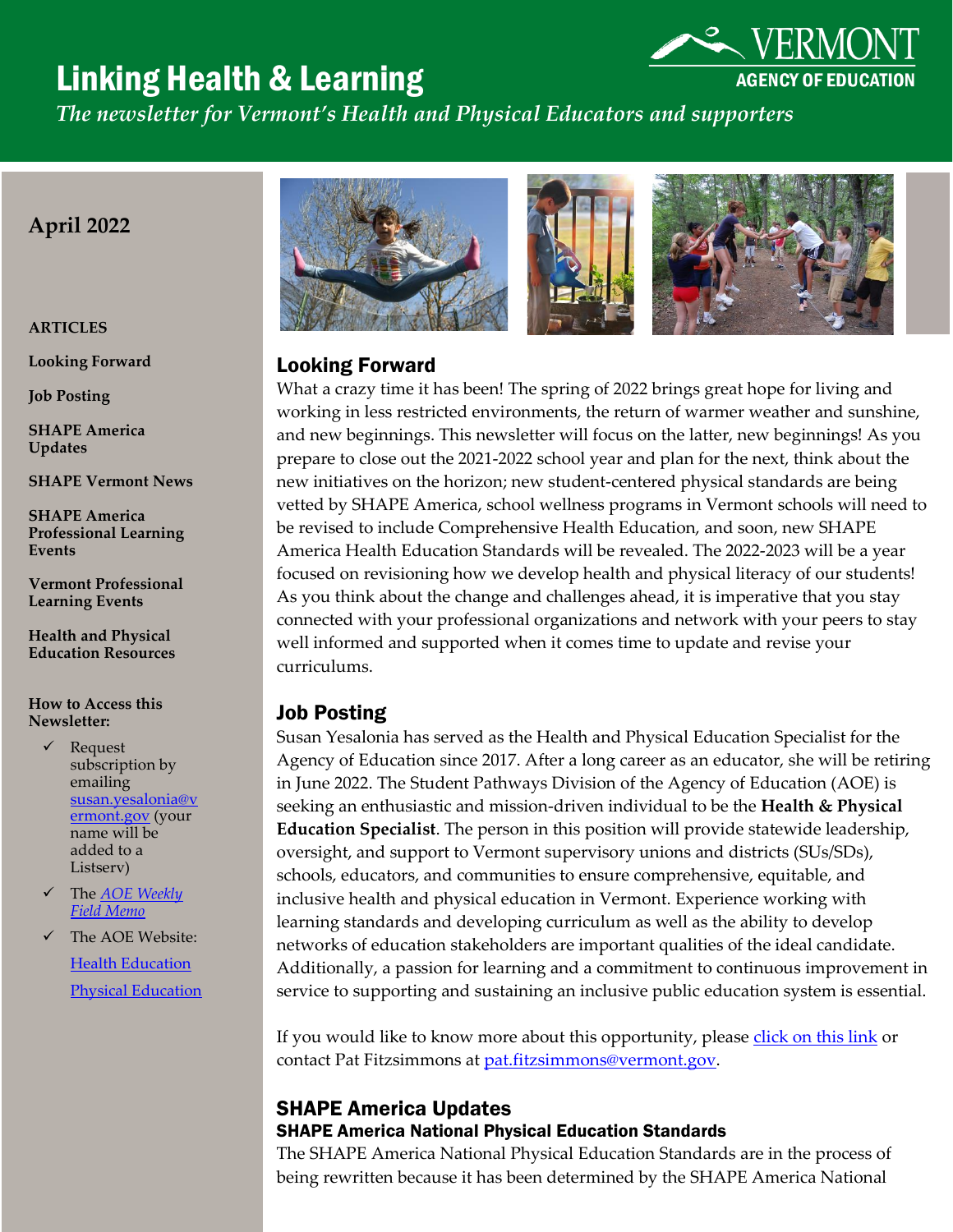Physical Education Standards Task Force that the current standards do not meet the needs of all students. The goal for the new standards is twofold. First, "Each student should be able to see, engage, and find themselves in the standards and outcomes," and second, …. "The standards and outcomes should assist educators in providing equitable access to every student regardless of context."

According to SHAPE America, as a result of this year's work, the task force has developed two documents which have now been combined for Public Review and Comment as [National Physical Education Standards](https://issuu.com/shapeamerica/docs/shape_america_national_pe_standards_public_review_?fr=sMTFkNDQ4MTQxMjc) – Public Review and Comment #1: [Guiding Principles and Student Attributes.](https://issuu.com/shapeamerica/docs/shape_america_national_pe_standards_public_review_?fr=sMTFkNDQ4MTQxMjc)

- The Guiding Principles have been developed to assist educators in using best pedagogical practices and were used to inform the development of the Student Attributes. The Guiding Principles can be thought of as best practices or teaching standards; thus, the 10 principles are written in a manner of action (i.e., what an educator will do). These principles are supported by research and address the inequity and complexity of contextual climates.
- The Student Attributes are the basis of what students should know and be able to do in physical education. The Student Attributes are rooted in the theory of meaningful movement and address the affective, cognitive, and psychomotor learning domains, while introducing the idea of a fourth domain — social — to reflect the changing needs of today's students. The attributes are being used to guide the development of the new National Physical Education Standards.

Physical educators have an opportunity to engage in the standards revision process. Between April 4 and May 16, 2022, they can review the Guiding Principles and Student Attributes and complete the [Survey for Public Review and Comment.](https://www.surveymonkey.com/r/NationalPEStandards_1) Educators can also attend sessions at the SHAPE America National Convention in New Orleans or attend a virtual Town Hall on May 11, 2022. For more details and links to events please visit the SHAPE America website.

#### Guidelines for Facilities, Equipment, Instructional Materials & Technology in K-12 PE

A new document, the [Guidelines for Facilities, Equipment, Instructional Materials &](https://issuu.com/shapeamerica/docs/shape_america_guidelines_for_facilities_equipment_?fr=sNDE4ZTQ3NDU1MTM)  [Technology in K-12 PE](https://issuu.com/shapeamerica/docs/shape_america_guidelines_for_facilities_equipment_?fr=sNDE4ZTQ3NDU1MTM) was released by SHAPE America earlier this year. According to SHAPE America, "the purpose of this document is to provide guidelines relevant to facilities, equipment, instructional materials, and technology that support and facilitate the design and implementation of quality physical education programs and enhance students' opportunities to learn." Physical educators can use this guidance document to support program planning and the curriculum adoption process — and when working with administration to advocate for and address general and adaptive physical education program needs.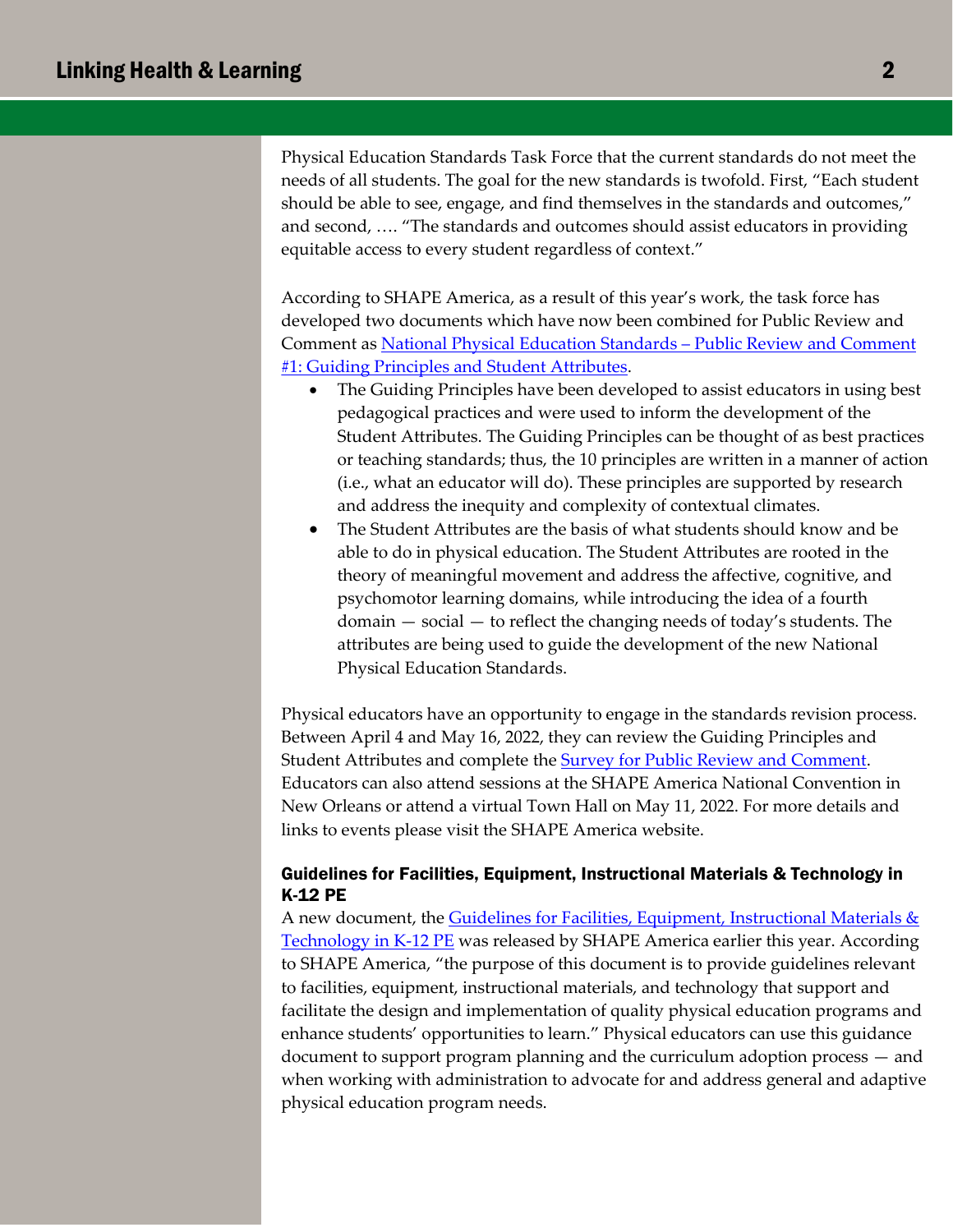### SHAPE Vermont Spring 2022 Conference

On March 23 and 24, 2022, approximately 150 attendees, presenters, and exhibitors were involved in over thirty sessions as the SHAPE Vermont Conference returned as the first face to face program since fall 2019. The [conference program](https://www.shapevt.org/documents/2022%20Program%20FINAL%20.docx.pdf) shows the packed two-day agenda that was offered. The 2021 SHAPE Vermont Award winners were honored at the conference. Honorees include:

- Distinguished Service Award Donna McAllister
- Health Teacher of the Year Jeff Robinson, Lamoille Union High School
- Middle School Physical Education Teacher of the Year Dustin King, Williston Central School
- Rising Star Award Izzy Gogarty, Middlebury Middle School
- Outstanding Future Professional
	- o Brett Ouderkirk, Norwich University
	- o Eric Maxham, Castleton University

Congratulations to the 2021 Award winners!

#### Connections and Engagement - **SHAPE Vermont (VT) President, Lyn Porter, shared the following message:**

"Wow! What a marathon we have all been on. Teaching during a pandemic and uncertain future has been a challenge and steep learning curve for all of us. This is something that we will all remember as a turning point in our careers.

First and foremost, I would like to thank and applaud you all for the work you have all done to keep Physical Education and Health vital, meaningful, and vigorous for our students. This work has not gone unnoticed. We could not have done it without the connections and support we each received from our own outreach.

Sue Yesalonia and Lisa Pleban worked tirelessly with all the SHAPE VT Boards to keep us updated on all policy changes that had direct implications on our teaching. Professional learning networks certainly expanded and social media seemed more active and engaged than ever. This is all positive growth to come from trying times.

I personally have gained a much greater appreciation for all the professional connections I have made through my career. We didn't always have answers or solutions, but we could share concerns and offer emotional support. This was never so evident to me as seeing the connections people were making at the SHAPE VT Conference just recently held in Killington. As I stood back and observed I could see people reconnecting and the sheer joy of seeing each other face to face was obvious. The feedback I have received from the conference has been positive. I also recognize that things are still not back to what we consider normal.

I entitled this letter 'Connections and Engagement' because through attending our conference I saw this in action. I know that I felt uplifted and reinvigorated from reconnecting with colleagues I had missed. This spirit focused me and re-energized me; to make sure that we continue to move forward, my students need to have those